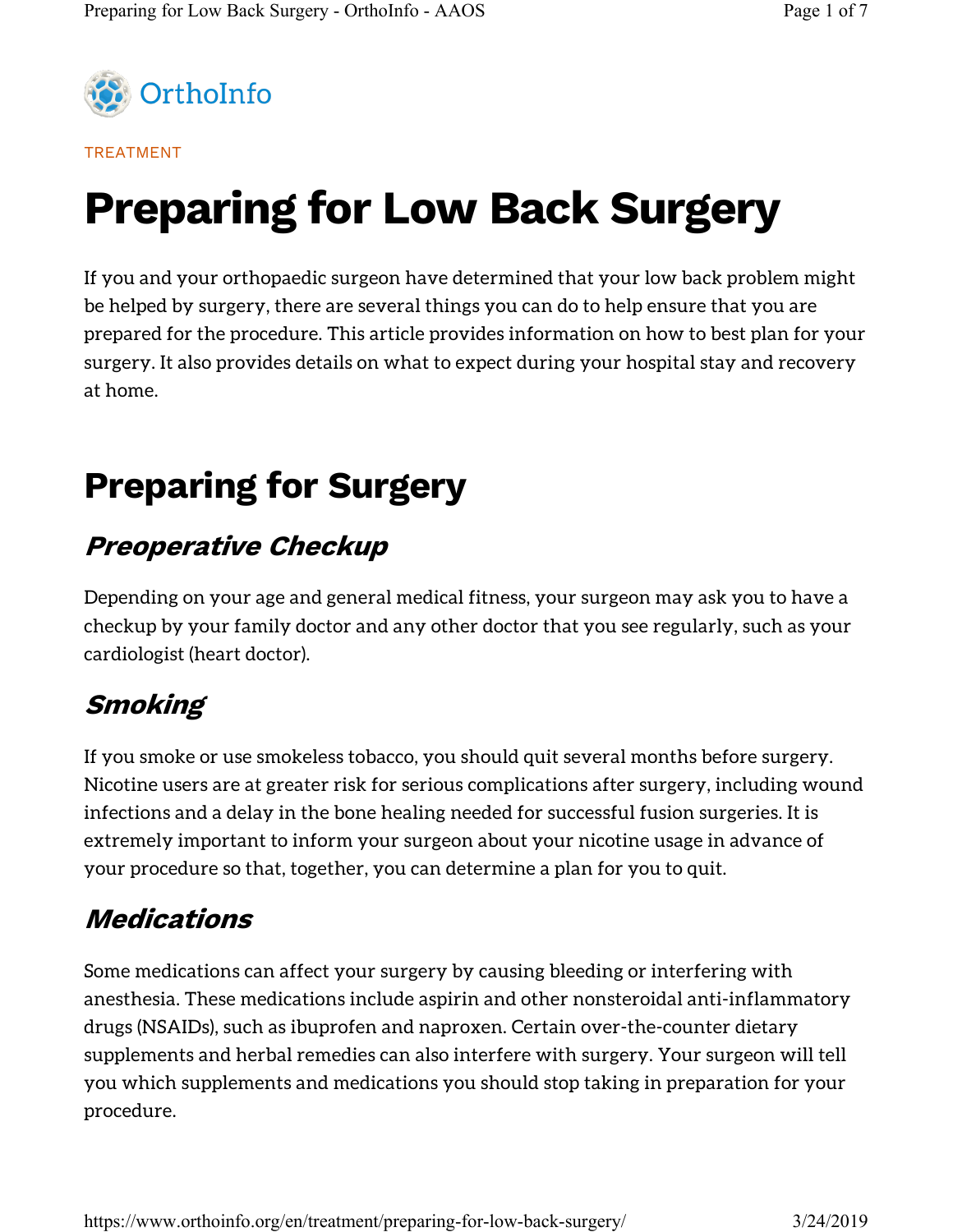#### Donating Blood

It is not usually necessary to donate blood for low back surgery. However, there is always a chance that some blood loss will occur during the procedure. Your surgeon will talk with you about the advantages and disadvantages of donating your own blood versus using someone else's blood. If you decide to donate your own blood, your surgeon may prescribe an iron supplement to help build up your blood before surgery.

### Advance Planning

You will be able to walk after surgery, but you may need to arrange for someone to help you for a few days after your return home with activities like washing, dressing, cleaning, laundry, and shopping.

Even after minor spine surgery, your doctor may recommend that you do not drive for 2 weeks, or possibly even longer. For this reason, you will need to arrange in advance for transportation to and from your hospital appointments and other places that you need to go during this time. You should consult your doctor in advance if you have an extended car trip planned during your recovery. He or she may recommend that you postpone your trip until your recovery is complete.

## Your Surgery

### Before Your Operation

Patients are usually admitted to the hospital on the day of surgery. After admission, you will be taken to the preoperative preparation area where you will be interviewed by a doctor from the anesthesia department. The anesthesiologist will review your medical history and physical examination reports.

Together, you and the anesthesiologist will determine the type of anesthesia to be used. In some cases, this discussion will take place during an outpatient visit up to 7 days before surgery.

The most common types of anesthesia used for low back surgery are:

- General (you are asleep for the entire operation), and
- Spinal (you may be awake, but you will have no feeling from the waist down)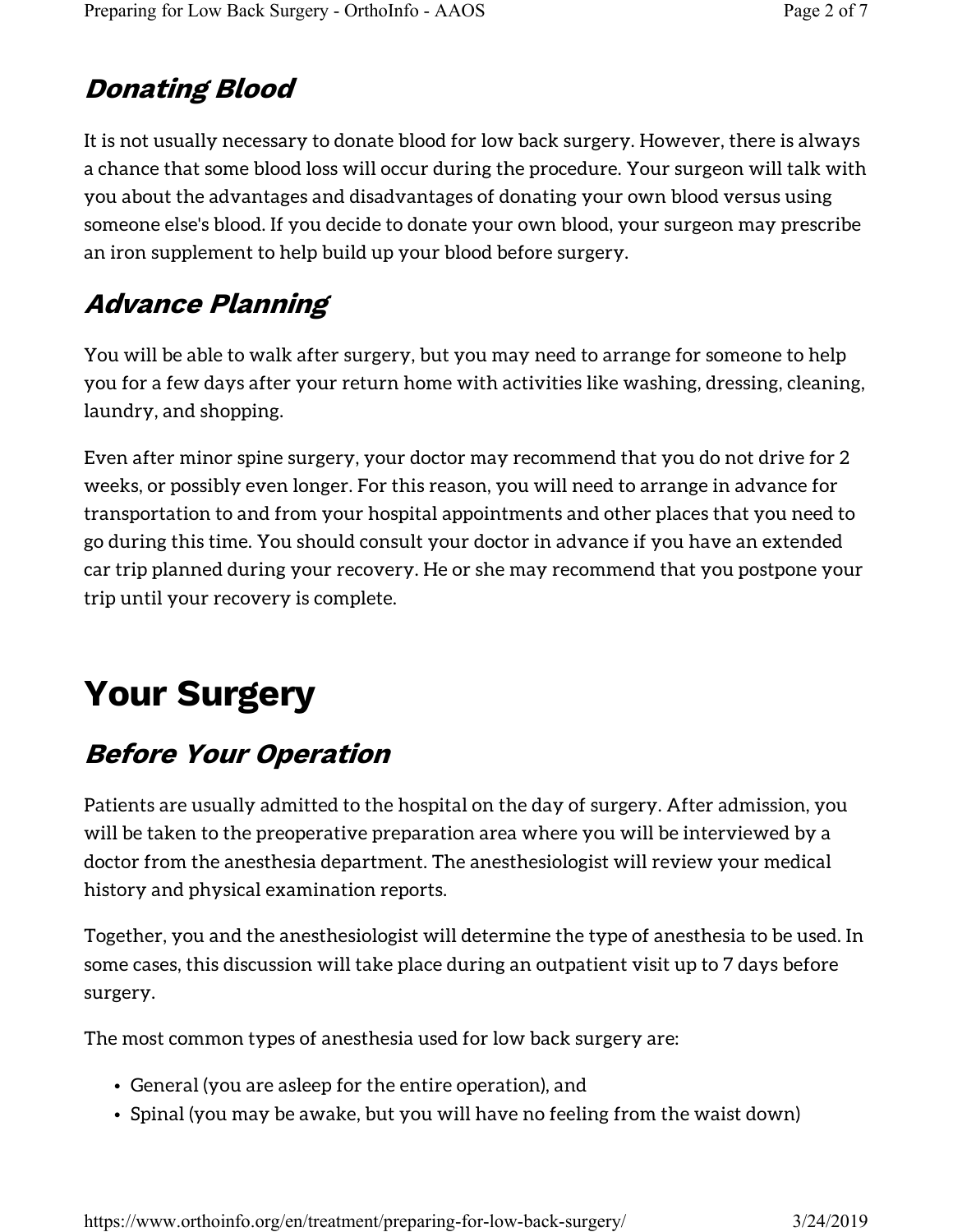You should tell the anesthesiologist about any past or current health issues and about any previous surgeries you have had. In addition, let the anesthesiologist know if you or anyone in your family has had problems with anesthesia in the past.

#### Surgical Procedure

Low back surgery usually takes from 1 to 3 hours, depending upon the procedure.

When surgery is over, you will be moved to the recovery room, where you will be observed and monitored by a nurse until you awaken from the anesthesia. You will have an intravenous (IV) line inserted into a vein in your arm. You may also have a catheter inserted into your bladder to make urination easier.

When you are fully awake and alert, you will be taken to your hospital room.

For outpatient procedures, the nurses in the recovery room will make sure that you are able to walk, eat, and go to the bathroom before discharging you home. They will also go over any postoperative instructions with you and make sure that you understand the directions for your pain medications.

## Rehabilitation

#### Pain Management

After surgery, you will feel some pain. Your doctor and nurses will work to reduce your pain, which can help you recover from your surgery faster.

Many types of medications are available to help manage pain, including opioids, nonsteroidal anti-inflammatory drugs (NSAIDs), and local anesthetics. Your doctor may use a combination of these medications to improve pain relief and to minimize the need for opioids.

Opioids can provide excellent relief from pain, however, they are a narcotic and can be addictive. It is important to use opioids only as directed by your doctor. As soon as your pain begins to improve, stop taking opioids. Talk to your doctor if your pain has not begun to improve within a few days after surgery.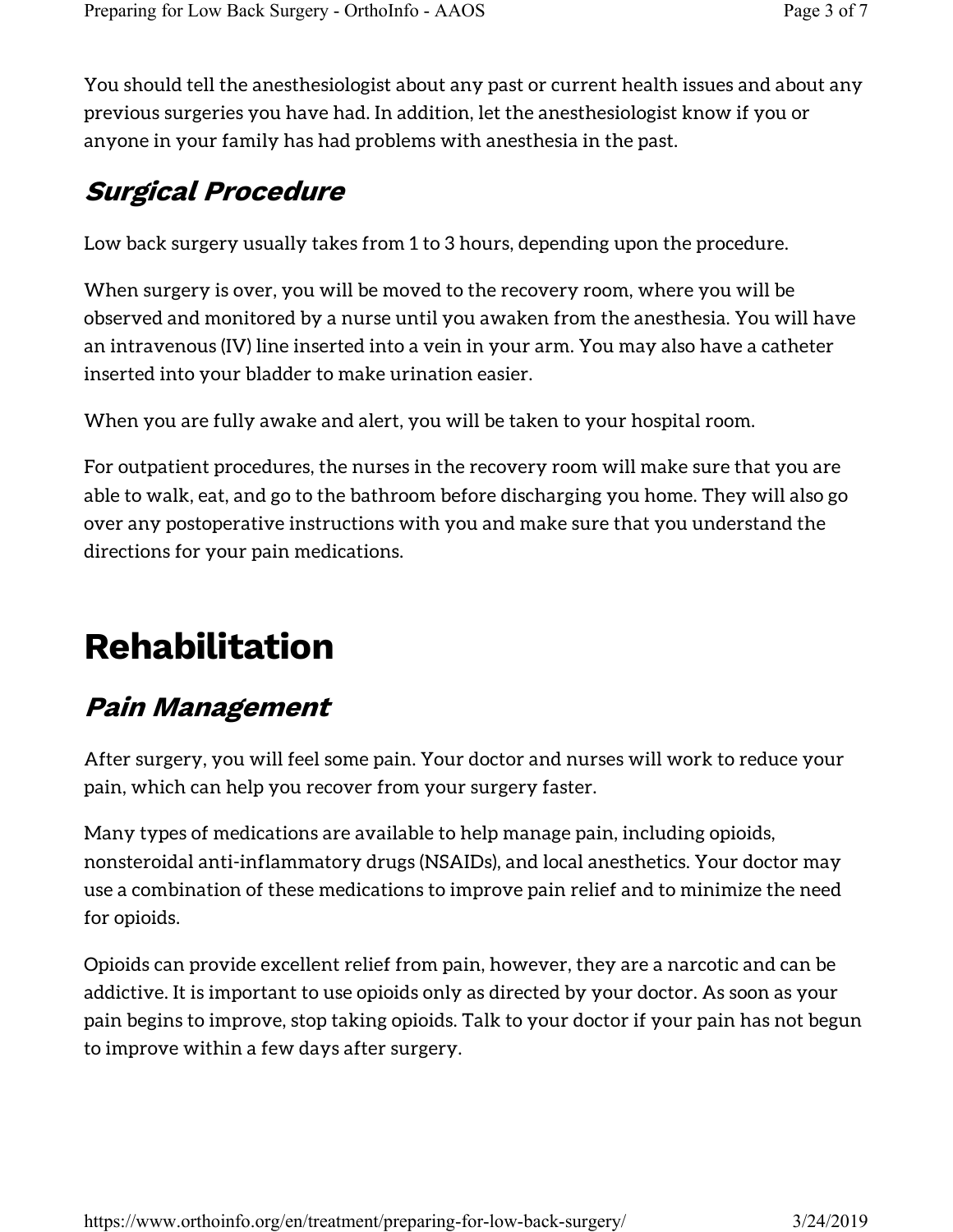### Movement Limitations

Your spine must be kept in proper alignment. You will be taught how to move properly, reposition, sit, stand, and walk.

While in bed, you will be instructed to turn frequently using a "log rolling" technique. This maneuver allows your entire body to move as a unit, avoiding twisting of the spine.

You may be discharged from the hospital with a back brace or cast. Your family will be taught how to provide care at home.

### Complications

The incidence of complications after low back surgery is low. Risks for any type of surgery include bleeding, infection, and reaction to anesthesia. Complications that are specific to spine surgery include:

- Difficulty with urination (retention)
- Difficulty with intestinal function
- Heart attack
- Stroke
- Blood clots
- Recurrent disk herniation
- Problems related to rods or screws
- Nerve damage resulting in pain, numbness, and/or weakness
- Spinal headache

### Warning Signs

Your doctor will talk with you about how to recognize the warning signs of a blood clot or infection. These complications are most likely to occur during the first few weeks after surgery.

#### Blood Clots

Warning signs of a blood clot include:

- Swelling in the calf, ankle or foot
- Tenderness or redness, which may extend above or below the knee
- Pain in the calf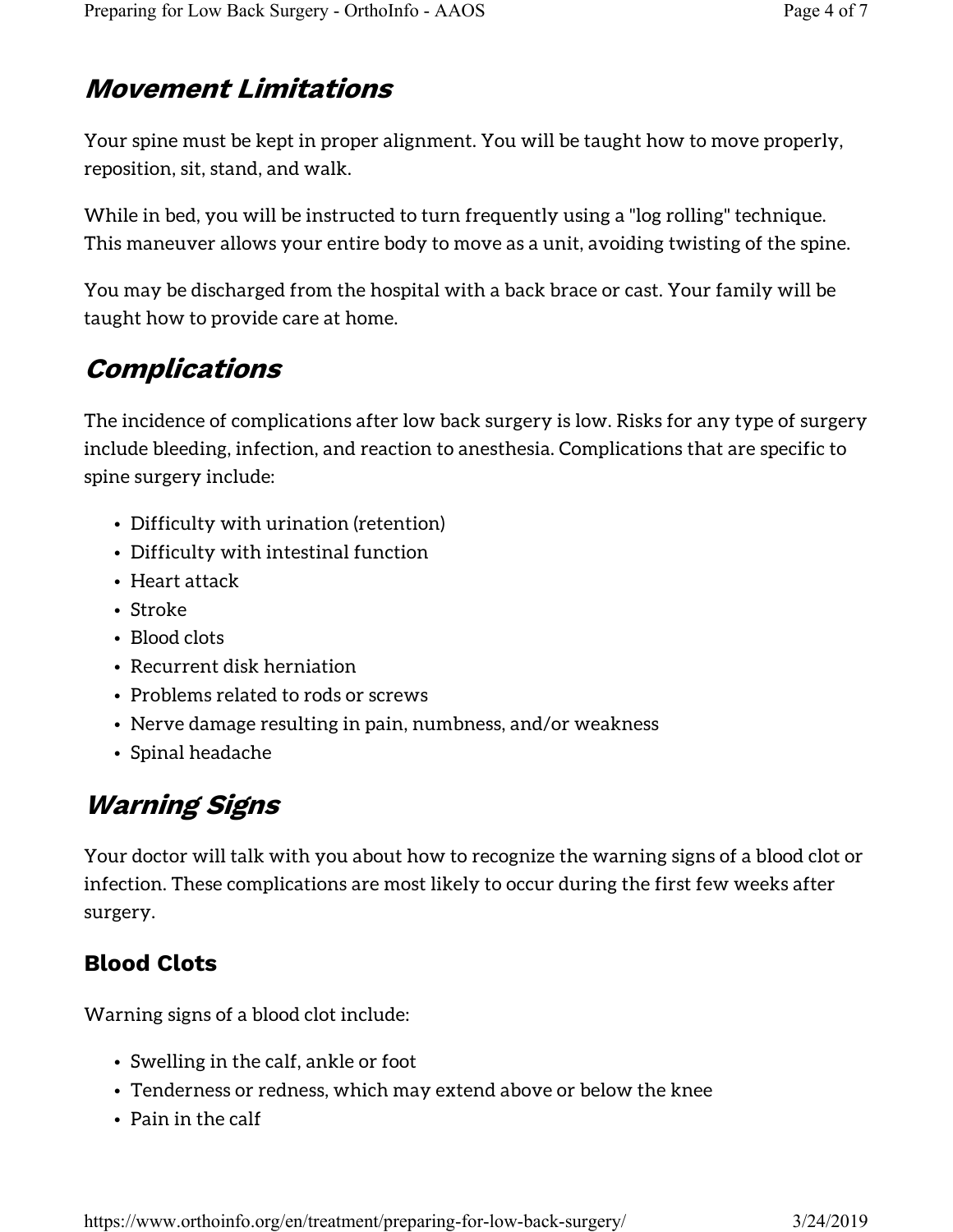Occasionally, a blood clot will travel through the bloodstream and may settle in the lungs. If this happens, you may experience sudden chest pain and shortness of breath or coughing. If you experience any of these symptoms, notify your doctor immediately. If you cannot reach your doctor, call 911 or have someone drive you to the hospital emergency room.

#### Infection

Infection following spine surgery occurs rarely. Warning signs of an infection include:

- Redness, tenderness, and swelling around the edges of the wound
- Drainage from the wound
- Pain or tenderness
- Shaking chills
- Elevated temperature, usually above 100°F if taken with an oral thermometer

If any of these symptoms occur, you should contact your doctor immediately or go to the nearest emergency room.

## Your Recovery at Home

After your discharge from the hospital, you will need to carefully follow your doctor's instructions to ensure a successful recovery.

You should arrange for transportation home after surgery. Once home, you may do as much for yourself as you can, as long as you maintain a balanced position of your spine. You can sit, stand, and go up and down stairs; however, you should avoid prolonged sitting or standing to allow your spine to heal from surgery. Do not hesitate to ask for help from family members or friends if it is needed. If necessary, the hospital can help you make arrangements in advance for a home health aide.

#### Wound Care

If your wound was closed with stitches (sutures) or staples, they will be removed approximately 2 weeks after surgery. If your wound was closed with absorbable sutures, they do not have to be removed. If you have wound drainage after you are home, cover the wound with a bandage and call your surgeon.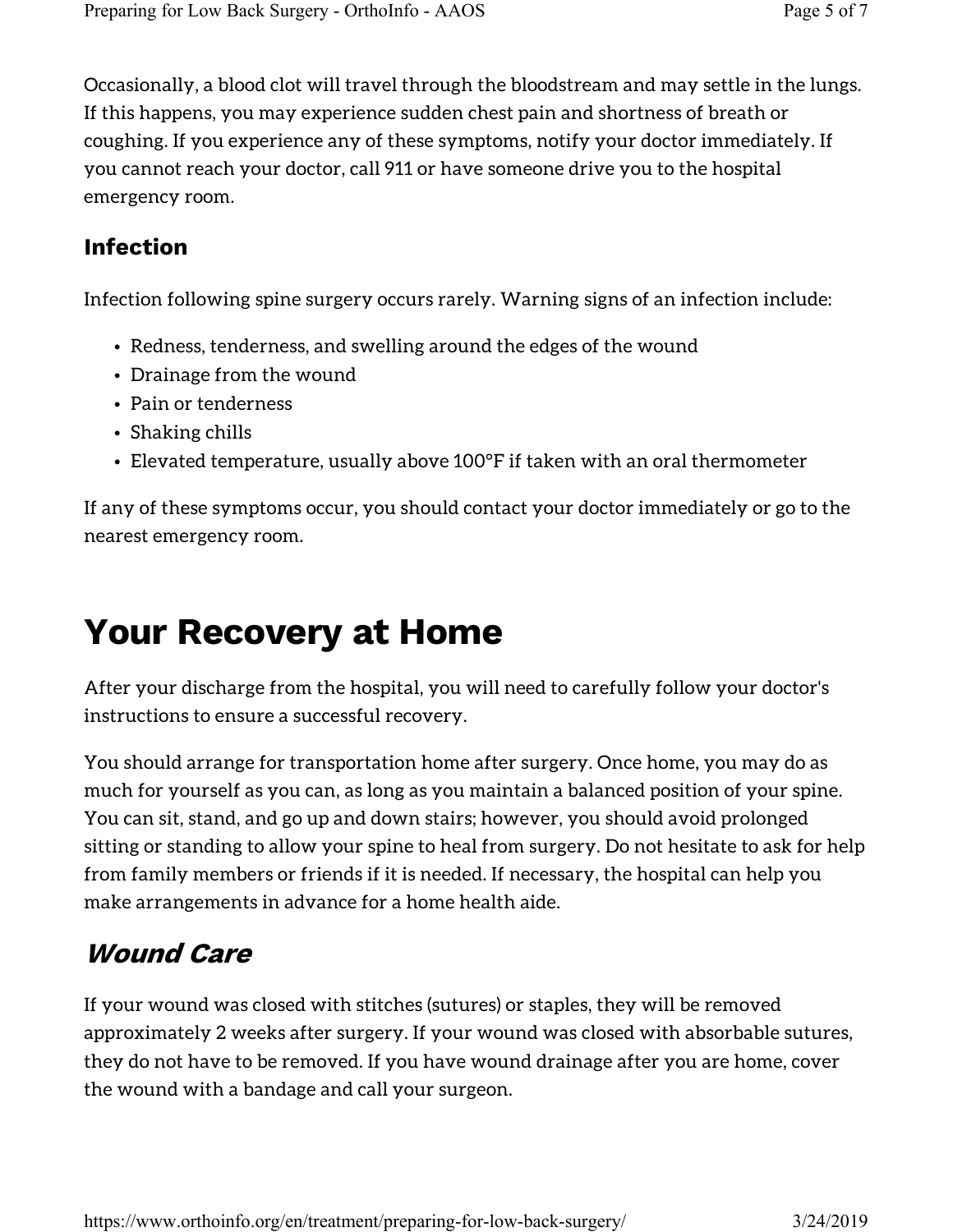#### Diet

Some loss of appetite is common after surgery. During your recovery, it is important to eat well-balanced meals and drink plenty of fluids. Your doctor may recommend an iron supplement or vitamins before and after your surgery. It is not advisable to go on a weight loss diet right after surgery. The lack of essential nutrition may delay wound or bone healing. Instead, you should focus on eating nutritious foods and getting adequate quantities of protein and fiber. Ask your doctor if you have questions about your postoperative diet.

### Activity

Many people experience a loss of energy after major surgery, but this improves over time. It is very important that you do not stay in bed for prolonged periods of time right after surgery. You should get up every hour or so and take at least a few steps. This will help with your rehabilitation and decrease the chance of blood clots. Your doctor may prescribe an exercise program designed to gradually increase your strength and stamina.

Initially, your doctor will recommend that you participate in light activity like walking. Later, you will be encouraged to swim or use an exercise bike or treadmill to improve your general physical condition.

## After Recovery

After you have recovered from your surgery, you may continue to have some achy pain in your low back that may be persistent. You can reduce this pain by staying in good physical condition. Once you recover, if you are overweight, you should enroll in a program to help you lose weight and keep it off.

Your doctor will evaluate you after your surgery to make sure that your recovery is progressing as expected.

#### Last Reviewed

January 2018

#### Contributed and/or Updated by

Daniel K. Park, MD Jad Khalil, MD